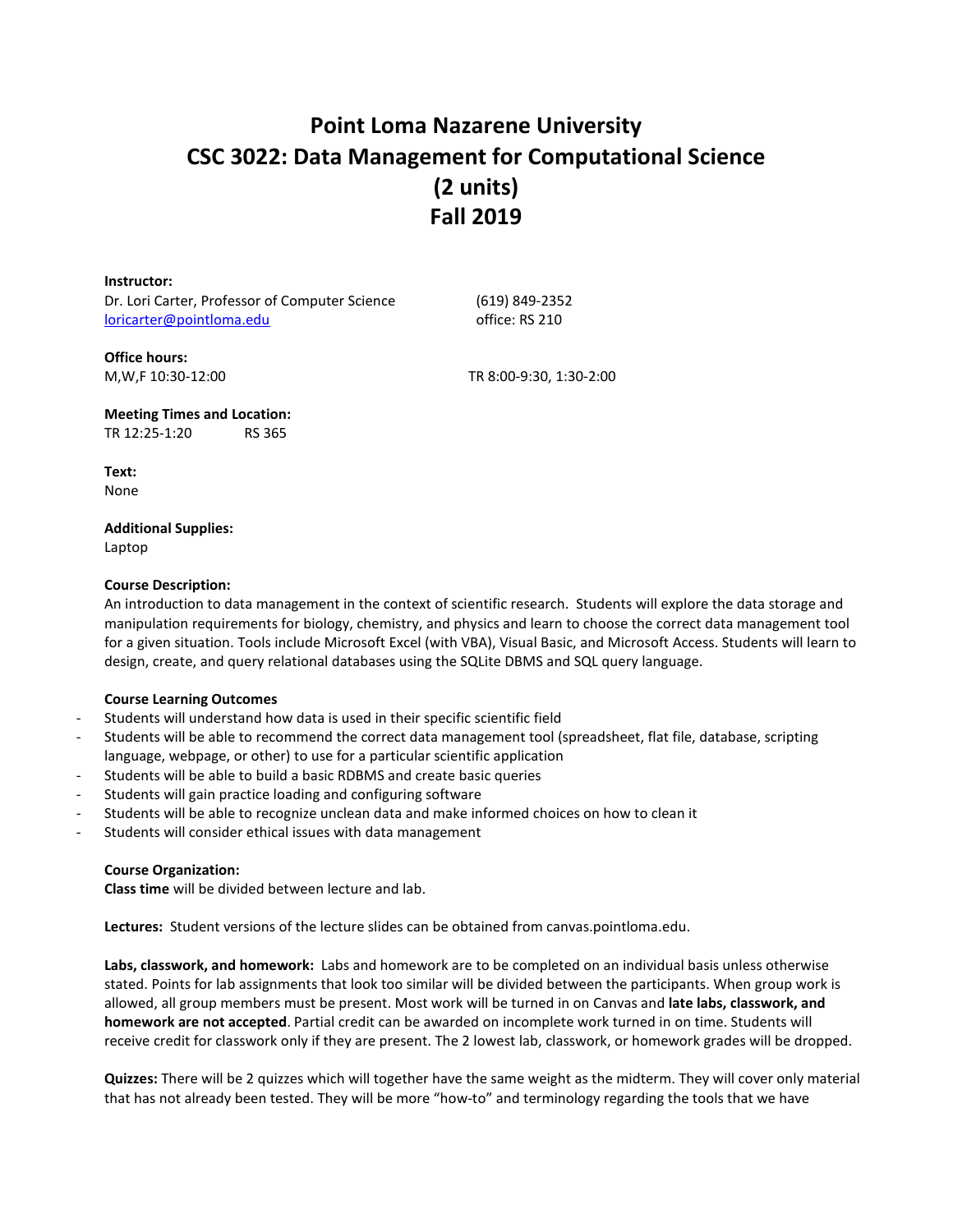covered in that section. If you will miss a quiz for a school function, you must arrange to take it in advance. If you miss a quiz without giving me prior notice, there is a good chance you will receive a zero unless, of course, there was clearly an emergency. Quizzes are currently scheduled for **October 3** and **November 19**. Quizzes will not take the entire class period.

**Midterm:** The midterm is scheduled for **October 24** and will cover all lecture, discussion, and lab material to that point. These may have "how-to" questions on them, but will also ask questions about the appropriateness or ethical use of a particular tool. If you will miss the midterm for a school function, you must arrange to take it in advance. If you miss the exam without giving me prior notice, there is a good chance you will receive a zero unless, of course, there was clearly an emergency.

**Final Exam:** The cumulative final exam is scheduled for the Thursday of finals week at 1:30. It will contain questions similar to those on both the midterm and quizzes.

## **Grading:**

| Homework, classwork and Labs | 45% |
|------------------------------|-----|
| Quizzes                      | 15% |
| Midterm                      | 15% |
| Final Exam                   | 25% |

|           |       | Final grades will be determined as follows: |      |        |    |
|-----------|-------|---------------------------------------------|------|--------|----|
| 100-93% A |       | 80-82%                                      | - R- | 67-69% | D+ |
| 90-92%    | $A -$ | 77-79%                                      | - C+ | 63-66% | D. |
| 87-89%    | R+    | 73-76%                                      |      | 60-62% | D- |
| 83-86%    |       | 70-72%                                      | - C- | በ-59%  | E. |

## **Credit Hour Information:**

In the interest of providing sufficient time to accomplish the stated course learning outcomes, this class meets the PLNU credit hour policy for a 2-unit class delivered over 15 weeks. It is anticipated that you will spend a minimum of 37.5 participation hours per credit hour in your course. The estimated time expectations for this course are shown below:

| Assignments                | <b>Total Course Hours</b> |
|----------------------------|---------------------------|
| Reading: Papers and Notes  | 15                        |
| <b>Written Assignments</b> |                           |
| Lectures                   | 20                        |
| Labs and Lab assignments   | 28                        |
| Written Exams and quizzes  |                           |
|                            |                           |
| <b>TOTAL</b>               | 75                        |

# **University Mission:**

Point Loma Nazarene University exists to provide higher education in a vital Christian community where minds are engaged and challenged, character is modeled and formed, and service is an expression of faith. Being of Wesleyan heritage, we strive to be a learning community where grace is foundational, truth is pursued, and holiness is a way of life.

## **MICS Department Mission:**

The Mathematical, Information, and Computer Sciences department at Point Loma Nazarene University is committed to maintaining a curriculum that provides its students with the tools to be productive, the passion to continue learning, and Christian perspectives to provide a basis for making sound value judgments.

## **Attendance:**

Attendance is expected at each class session. In the event of an absence you are responsible for the material covered in class and the assignments given that day.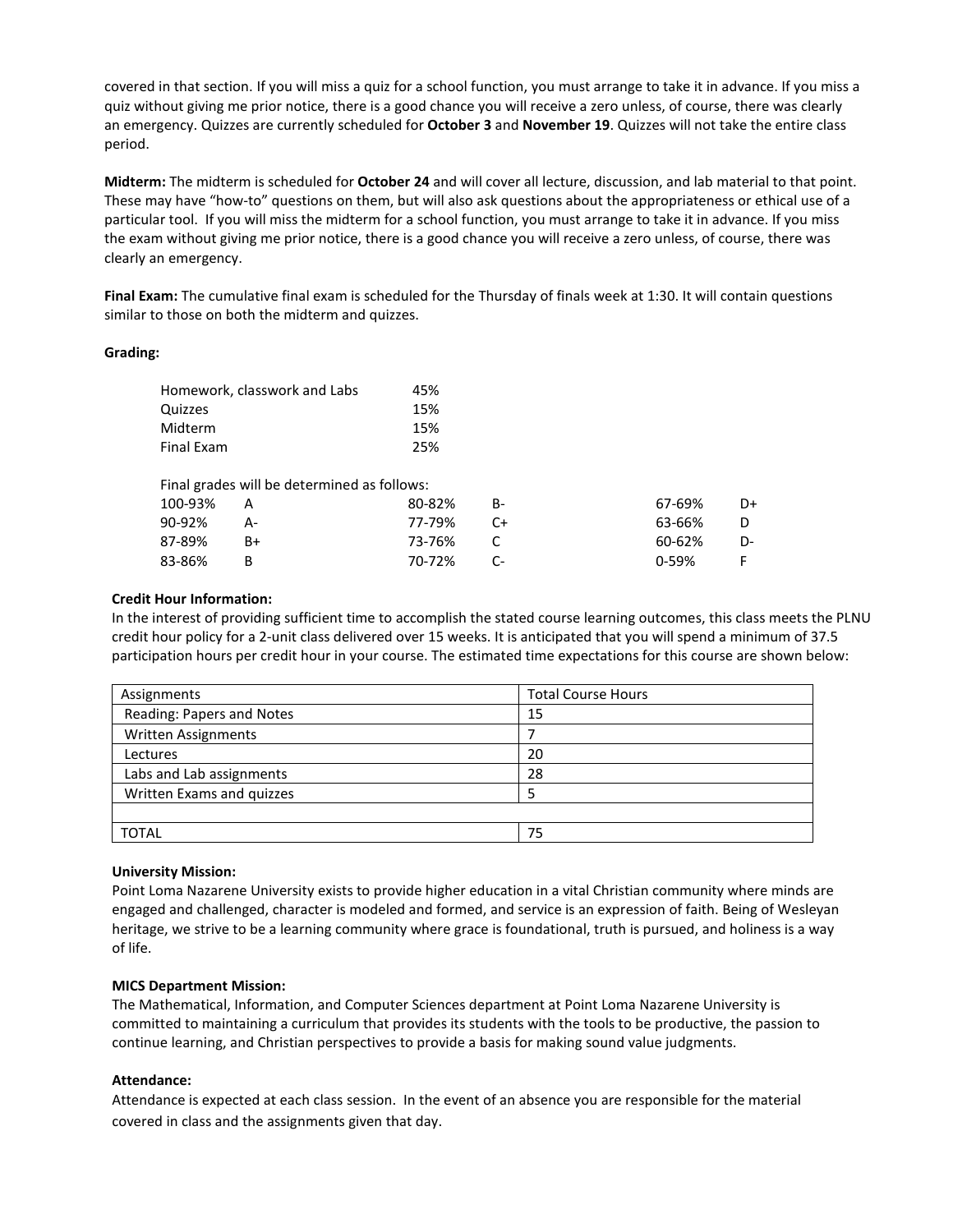Regular and punctual attendance at all classes is considered essential to optimum academic achievement. If the student is absent from more than 10 percent of class meetings, the faculty member can file a written report which may result in de-enrollment. If the absences exceed 20 percent, the student may be de-enrolled without notice until the university drop date or, after that date, receive the appropriate grade for their work and participation. In the Undergraduate Academic Catalog please see

[http://catalog.pointloma.edu/content.php?catoid=24&navoid=1581#Class\\_Attendance](http://catalog.pointloma.edu/content.php?catoid=24&navoid=1581#Class_Attendance)

#### **Class Enrollment:**

It is the student's responsibility to maintain his/her class schedule. Should the need arise to drop this course (personal emergencies, poor performance, etc.), the student has the responsibility to follow through (provided the drop date meets the stated calendar deadline established by the university), not the instructor. Simply ceasing to attend this course or failing to follow through to arrange for a change of registration (drop/add) may easily result in a grade of F on the official transcript.

#### **Academic Accommodations:**

While all students are expected to meet the minimum standards for completion of this course as established by the instructor, students with disabilities may require academic adjustments, modifications or auxiliary aids/services. At Point Loma Nazarene University (PLNU), these students are requested to register with the Disability Resource Center (DRC), located in the Bond Academic Center. [\(DRC@pointloma.edu](mailto:DRC@pointloma.edu) or 619-849-2486). The DRC's policies and procedures for assisting such students in the development of an appropriate academic adjustment plan (AP) allows PLNU to comply with Section 504 of the Rehabilitation Act and the Americans with Disabilities Act. Section 504 (a) prohibits discrimination against students with special needs and guarantees all qualified students equal access to and benefits of PLNU programs and activities. After the student files the required documentation, the DRC, in conjunction with the student, will develop an AP to meet that student's specific learning needs. The DRC will thereafter email the student's AP to all faculty who teach courses in which the student is enrolled each semester. The AP must be implemented in all such courses.

If students do not wish to avail themselves of some or all of the elements of their AP in a particular course, it is the responsibility of those students to notify their professor in that course. PLNU highly recommends that DRC students speak with their professors during the first two weeks of each semester about the applicability of their AP in that particular course and/or if they do not desire to take advantage of some or all of the elements of their AP in that course.

## **Academic Honesty:**

Students should demonstrate academic honesty by doing original work and by giving appropriate credit to the ideas of others. Academic dishonesty is the act of presenting information, ideas, and/or concepts as one's own when in reality they are the results of another person's creativity and effort. A faculty member who believes a situation involving academic dishonesty has been detected may assign a failing grade for that assignment or examination, or, depending on the seriousness of the offense, for the course. Faculty should follow and students may appeal using the procedure in the university Catalog. See

[http://catalog.pointloma.edu/content.php?catoid=24&navoid=1581#Academic\\_Honesty](http://catalog.pointloma.edu/content.php?catoid=24&navoid=1581#Academic_Honesty) for definitions of kinds of academic dishonesty and for further policy information.

#### **Final Exam: Date and Time:**

The final exam date and time is set by the university at the beginning of the semester and may not be changed by the instructor. This schedule can be found on the university website and in the course calendar. No requests for early examinations will be approved. Only in the case that a student is required to take three exams during the same day of finals week, is an instructor authorized to consider changing the exam date and time for that particular student.

## **Copyright Protected Materials:**

Point Loma Nazarene University, as a non-profit educational institution, is entitled by law to use materials protected by the US Copyright Act for classroom education. Any use of those materials outside the class may violate the law.